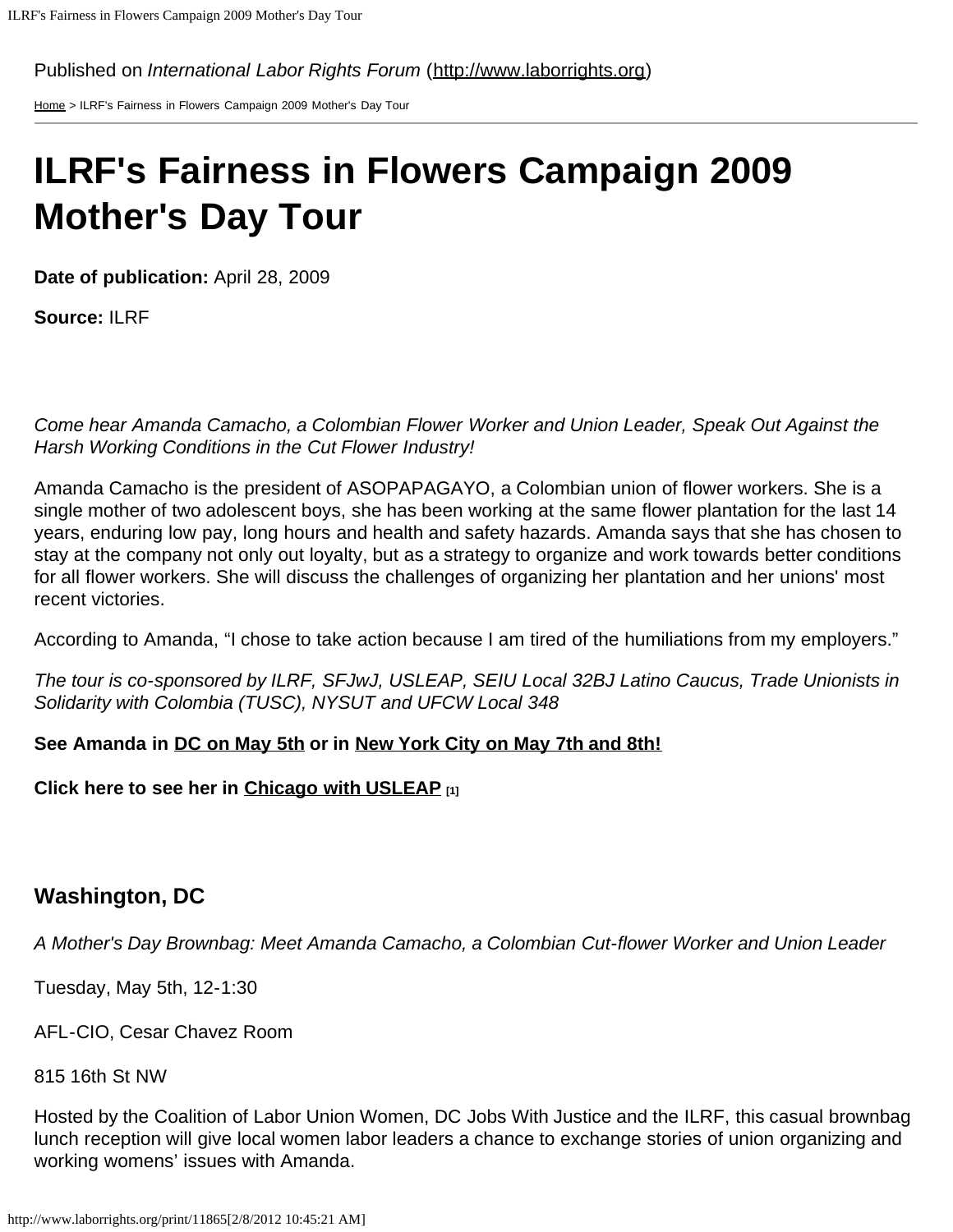*A Mother's Day Congressional Briefing: Working Women in Global Export Industries*

#### **Wednesday, May 6th, 1:30-3pm**

US Congress

2257 Rayburn House Office Building

Washington, DC 20515

*Hosted by co-chairs Rep. Phil Hare and Rep. Jan Schakowsky of the House International Worker Rights Caucus*

For nearly a decade, the ILRF and the International Workers Rights Caucus (IWRC) have worked together to raise awareness of worker exploitation in the global economy. The IWRC is made up of Members of Congress concerned about trade and international workers' rights. It has played an important role in promoting the enforcement of labor rights through trade policy and other legislative mechanisms.

In light of Mothers Day, the IWRC, hosted by Representative Phil Hare (D-IL) and Representative Jan Schakowsky (D-IL), will show Congress and the public stories of Amanda Camacho and Mirna Lizeth Chavarria Lopez, two women workers from Colombia and Honduras. Both women labor leaders decided that they would no longer withstand their harsh working conditions so they organized unions to demand dignity and better conditions.

Click [here](http://www.unionvoice.org/laborrights/events/mothersdaybriefing/details.tcl)  $[2]$  to RSVP.

For more information, please contact Eva Seidelman at  $e$ va@ilrf.org  $_{[3]}$ .

## <span id="page-1-0"></span>**New York, New York**

*A Flower Workers' Story: Union Organizing in Colombia*

**Thursday, May 7th at 6:30 pm**

SEIU Local 1199, 310 W 43rd St. 7th Floor

Contact Carlos at 347-546-3170 with questions

**Friday, May 8th, 1-3pm**

SEIU Local 32BJ Headquarters Auditorium

101 Avenue of the Americas

New York, NY 10013